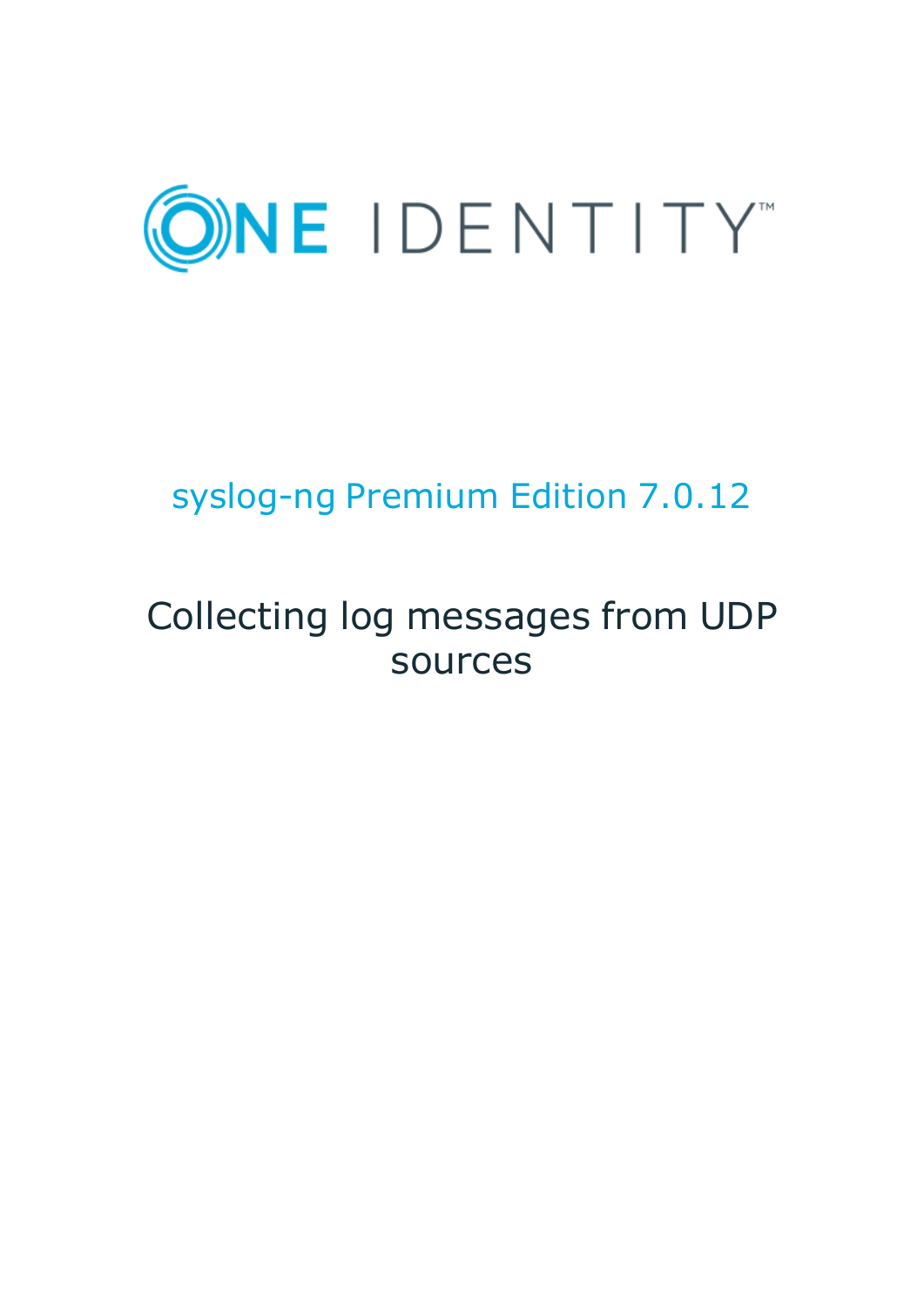### **Copyright 2019 One Identity LLC.**

#### **ALL RIGHTS RESERVED.**

This guide contains proprietary information protected by copyright. The software described in this guide is furnished under a software license or nondisclosure agreement. This software may be used or copied only in accordance with the terms of the applicable agreement. No part of this guide may be reproduced or transmitted in any form or by any means, electronic or mechanical, including photocopying and recording for any purpose other than the purchaser's personal use without the written permission of One Identity LLC .

The information in this document is provided in connection with One Identity products. No license, express or implied, by estoppel or otherwise, to any intellectual property right is granted by this document or in connection with the sale of One Identity LLC products. EXCEPT AS SET FORTH IN THE TERMS AND CONDITIONS AS SPECIFIED IN THE LICENSE AGREEMENT FOR THIS PRODUCT, ONE IDENTITY ASSUMES NO LIABILITY WHATSOEVER AND DISCLAIMS ANY EXPRESS, IMPLIED OR STATUTORY WARRANTY RELATING TO ITS PRODUCTS INCLUDING, BUT NOT LIMITED TO, THE IMPLIED WARRANTY OF MERCHANTABILITY, FITNESS FOR A PARTICULAR PURPOSE, OR NON-INFRINGEMENT. IN NO EVENT SHALL ONE IDENTITY BE LIABLE FOR ANY DIRECT, INDIRECT, CONSEQUENTIAL, PUNITIVE, SPECIAL OR INCIDENTAL DAMAGES (INCLUDING, WITHOUT LIMITATION, DAMAGES FOR LOSS OF PROFITS, BUSINESS INTERRUPTION OR LOSS OF INFORMATION) ARISING OUT OF THE USE OR INABILITY TO USE THIS DOCUMENT, EVEN IF ONE IDENTITY HAS BEEN ADVISED OF THE POSSIBILITY OF SUCH DAMAGES. One Identity makes no representations or warranties with respect to the accuracy or completeness of the contents of this document and reserves the right to make changes to specifications and product descriptions at any time without notice. One Identity does not make any commitment to update the information contained in this document.

If you have any questions regarding your potential use of this material, contact:

One Identity LLC. Attn: LEGAL Dept 4 Polaris Way Aliso Viejo, CA 92656

Refer to our Web site ([http://www.OneIdentity.com](http://www.oneidentity.com/)) for regional and international office information.

#### **Patents**

One Identity is proud of our advanced technology. Patents and pending patents may apply to this product. For the most current information about applicable patents for this product, please visit our website at [http://www.OneIdentity.com/legal/patents.aspx](http://www.oneidentity.com/legal/patents.aspx).

#### **Trademarks**

One Identity and the One Identity logo are trademarks and registered trademarks of One Identity LLC. in the U.S.A. and other countries. For a complete list of One Identity trademarks, please visit our website at [www.OneIdentity.com/legal](http://www.oneidentity.com/legal). All other trademarks are the property of their respective owners.

#### **Legend**

- **WARNING: A WARNING icon indicates a potential for property damage, personal injury, or death.**
- **CAUTION: A CAUTION icon indicates potential damage to hardware or loss of data if instructions are not followed.**
- IMPORTANT, NOTE, TIP, MOBILE, or VIDEO: An information icon indicates supporting Œ information.

syslog-ng PE Collecting log messages from UDP sources Updated - January 2019 Version - 7.0.12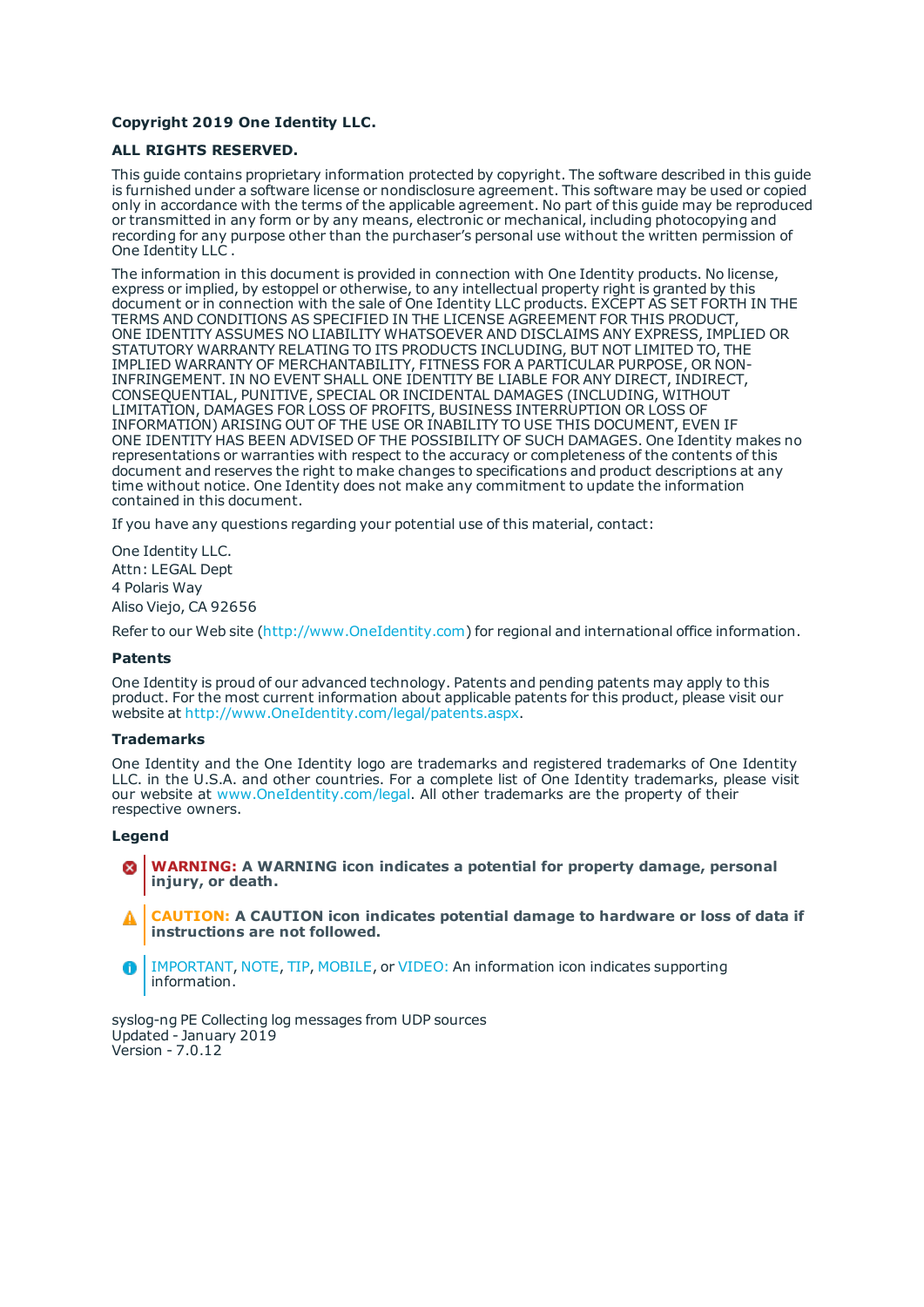## **Contents**

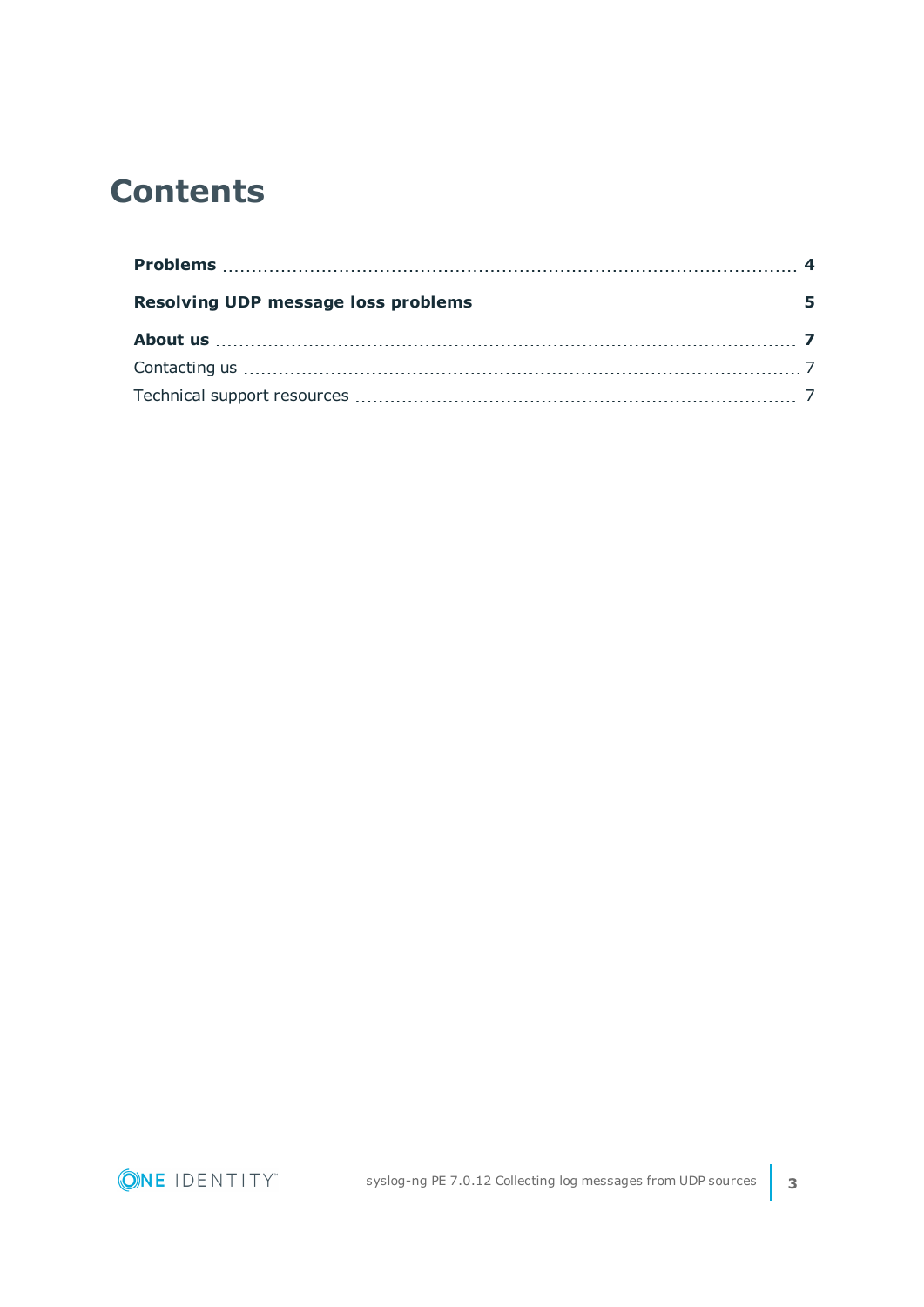# **Problems**

<span id="page-3-0"></span>Central logging is based on TCP connections in most cases (or even encrypted TCP connections) as it provides several reliability features that are simply not available using UDP. Still, there are certain situations, when you have to use UDP. One use case is when the company standard syslog configuration for servers contains only a single, common UDP destination, and it cannot be altered because of company IT policies. The other, more common use case is, that network devices, for example routers, switches or firewalls send their logs using UDP. Most of the time the TCP implementation of syslog is completely missing from these devices. In some cases it is there, but badly broken and therefore avoided by the users.

When compared to TCP, UDP is more lightweight, and it consumes less computing resources. However, this is probably the only positive feature of UDP when discussing log message transfer. On the sender side UDP sends packets with a "fire and forget" method, meaning that it does not ensure that the packet was received, there is no error handling, acknowledgement, retransmission or timeout and therefore it is prone to losing messages.

There are several points during the transmission where messages can be lost when using UDP:

- . When there are multiple hops, a burst of log messages can be lost.
- Kernel network card driver level: virtualization might cause problems, also certain drivers and cards are unable to keep up with high traffic and therefore log messages can be lost.
- Kernel buffer size: when syslog-ng cannot read fast enough from the kernel, buffers are filled and log messages can be lost.
- In syslog-ng when the destination side is not fast enough and buffers are filled. For example when the disk I/O is held by some other application, therefore the messages cannot get written by syslog-ng. Even on a dedicated server, just browsing the stored logs can be a reason for that.

The effects of these problems can be reduced, but keep in mind, that UDP is not a reliable protocol.

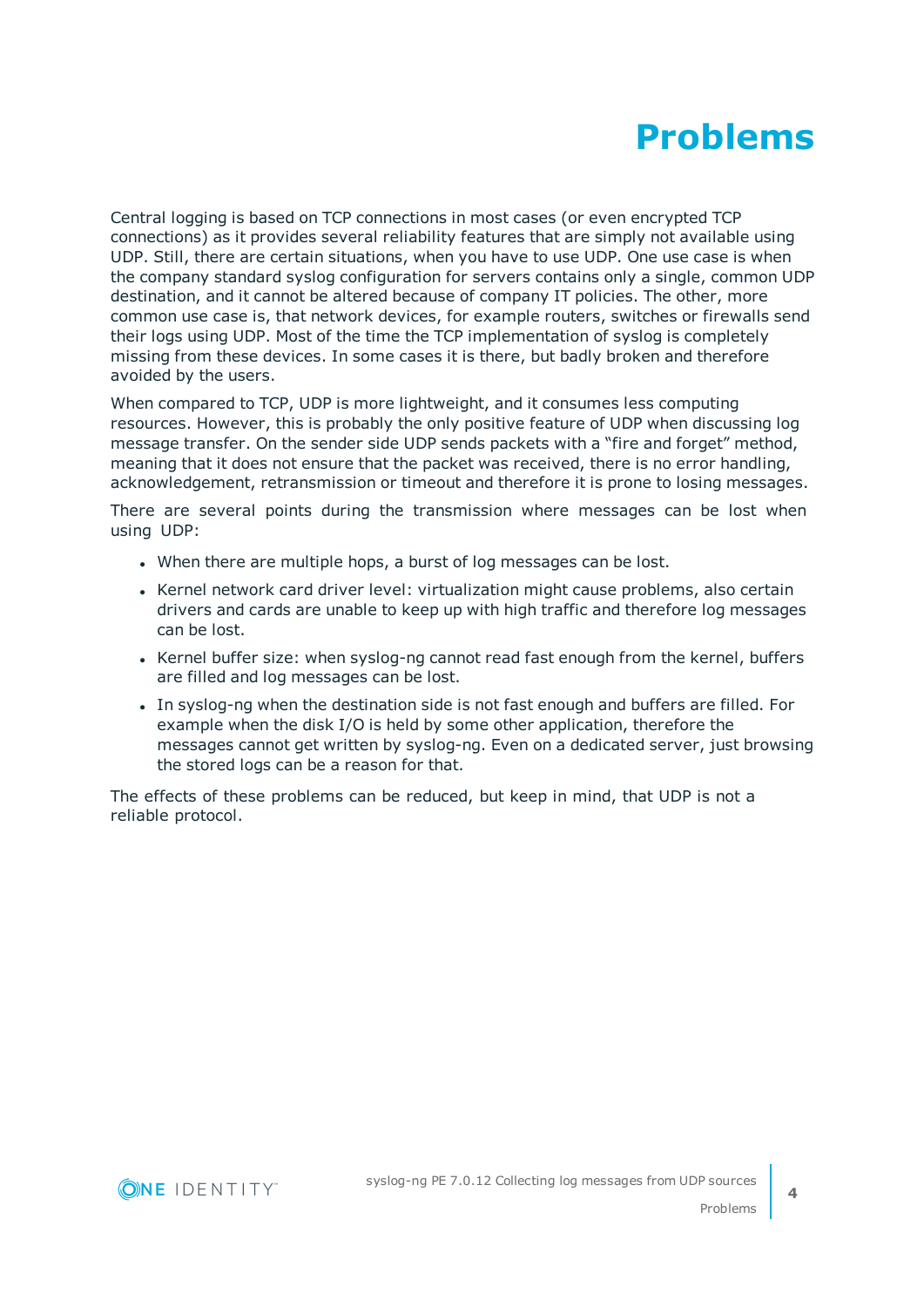# <span id="page-4-0"></span>**Resolving UDP message loss problems**

Even if UDP is not a reliable protocol, and message loss can not be completely avoided, there are many ways to improve the situation. If you only have a few incoming UDP messages, you might not need any or all of these safe guards. However, as soon as you expect higher UDP traffic or burst of UDP packages, it is definitely worth implementing them.

### **Collect messages close to the source**

UDP packages easily get lost if they have to travel through switches and routers. This kind of loss is difficult to detect, unless you can count the number of messages both on the sending and receiving side. To avoid message loss, install a syslog-ng relay collecting UDP messages as close as possible to the log source, ideally on the same switch or at least on the same subnetwork. Forward the logs to your central log server using a more reliable protocols, such as TCP or ALTP.

### **Use the right network card and network driver**

Some network cards handle high load better than others. In high traffic environments it is worth using server class network cards that can off-load many of the tasks. The same hardware can sometimes be used with different drivers, so select the driver that suits your needs best.

To generate syslog traffic for stress testing your environment, use loggen (a tool bundled with syslog-ng). To check for dropped packages at hardware level, use ifconfig or ethtool.

### **Use physical machines instead of virtual ones**

Full hardware virtualization, for example VMware can degrade performance, especially during hardware access like high speed networking. In some situations, using the right network driver inside the virtual machine can resolve this problem. On a loaded host machine even the right network driver will not solve these issues, therefore it is better to move log collection to a physical machine.

### **Use large buffers in kernel**

If syslog-ng cannot read the messages fast enough from the UDP socket, the kernel receive buffers will start to fill and after the configured limit has been reached, the kernel will start discarding messages. In this case, it is necessary to adjust the buffer size accordingly. To raise the size of the kernel receive buffers, use the sysctl command to tune the net.core.rmem\_max parameter. Next, raise the size of the so-rcvbuf option of the syslog-ng source definition as well, so that syslog-ng is capable of utilizing the larger kernel receive buffers. In a high traffic environment as high as 256MB might be necessary:

sysctl -w net.core.rmem max=268435456

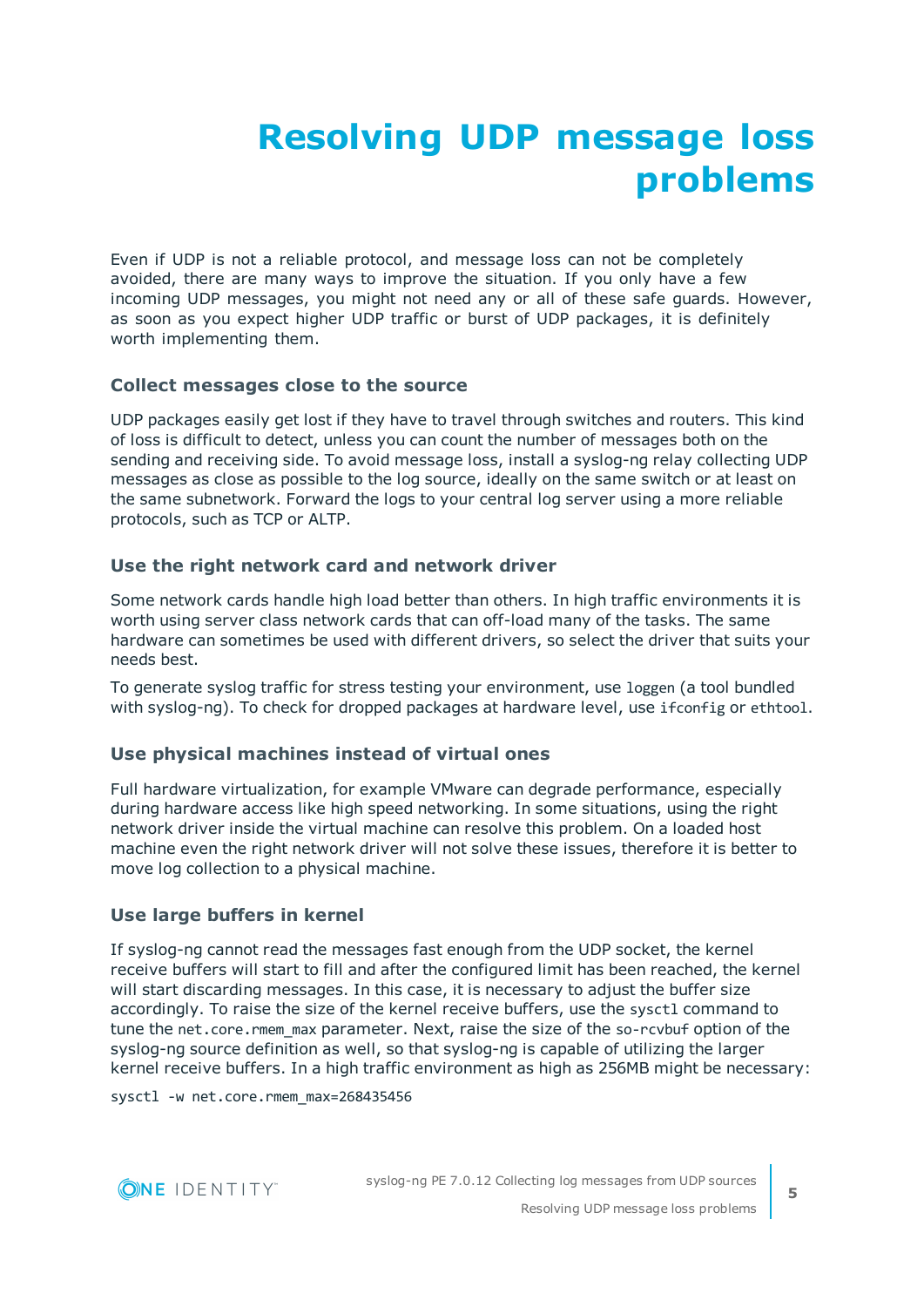Enter the value in bytes. In the example above, 256\*1024\*1024=268435456 bytes. As a rule of thumb, this buffer size should be enough to accommodate incoming peak message rate for at least one second.

## **A** CAUTION:

**Any issue causing the loss of buffer content can result in higher message loss because of the higher buffer size. To minimize risk, it is important to determine the required buffer size instead of using a buffer that is higher than what is absolutely necessary.**

To monitor packet loss, use the following command:

netstat -su | grep "receive errors"

### **Tuning syslog-ng for UDP**

There are several configuration possibilities in syslog-ng that are related to using UDP protocol. To be able to handle message bursts, increase the value of the log fifo size() option. To match the value configured for net.core.rmem max in the previous step, increase the value of the so-rcvbuf() accordingly.

Flow control in syslog-ng slows down message reception if the destination slowed down for some reason. This works fine when messages are coming from TCP sources, as the sender side will notice slower reception and send messages at a lower rate. UDP, as a stateless protocol cannot handle this situation, the sender side will never notice that the receiving end slowed down and this will result in immediate message loss. Therefore in case of UDP sources, do not enable flow control for the destination.

When you use a syslog-ng Store Box as the central logserver, flow-control is always applied to the log paths where messages are written into logspaces in order to avoid message loss. Therefore, log processing may slow down if logs are massively searched by dozens of users (this is similar to the example described in the "Problems" section above). Contrary to the highly configurable syslog-ng PE, you do not have the ability to fine-tune the low level OS level buffers underneath the syslog-ng Store Box log management application. Therefore, you may turn the UDP-based log collection into TCP-based already on a lower message rate.

The UDP source driver in syslog-ng is not multi-threaded. A single UDP source runs only in a single thread on a single CPU core. If you have a high message rate and multiple CPU cores, define multiple UDP sources in your syslog-ng configuration. This way load is distributed among multiple CPU cores, ensuring that CPU does not become a bottleneck. Still in this case, if the messages received from several UDP sources are written into the very same file, the destination side can become a bottleneck.

The consequence is that UDP-based collection always comes with a risk of message loss. The possibility of losing messages is different in each environment, therefore the situation might be examined in all cases in order to select the right safe guards that are sufficient to eliminate the risk of losing messages.